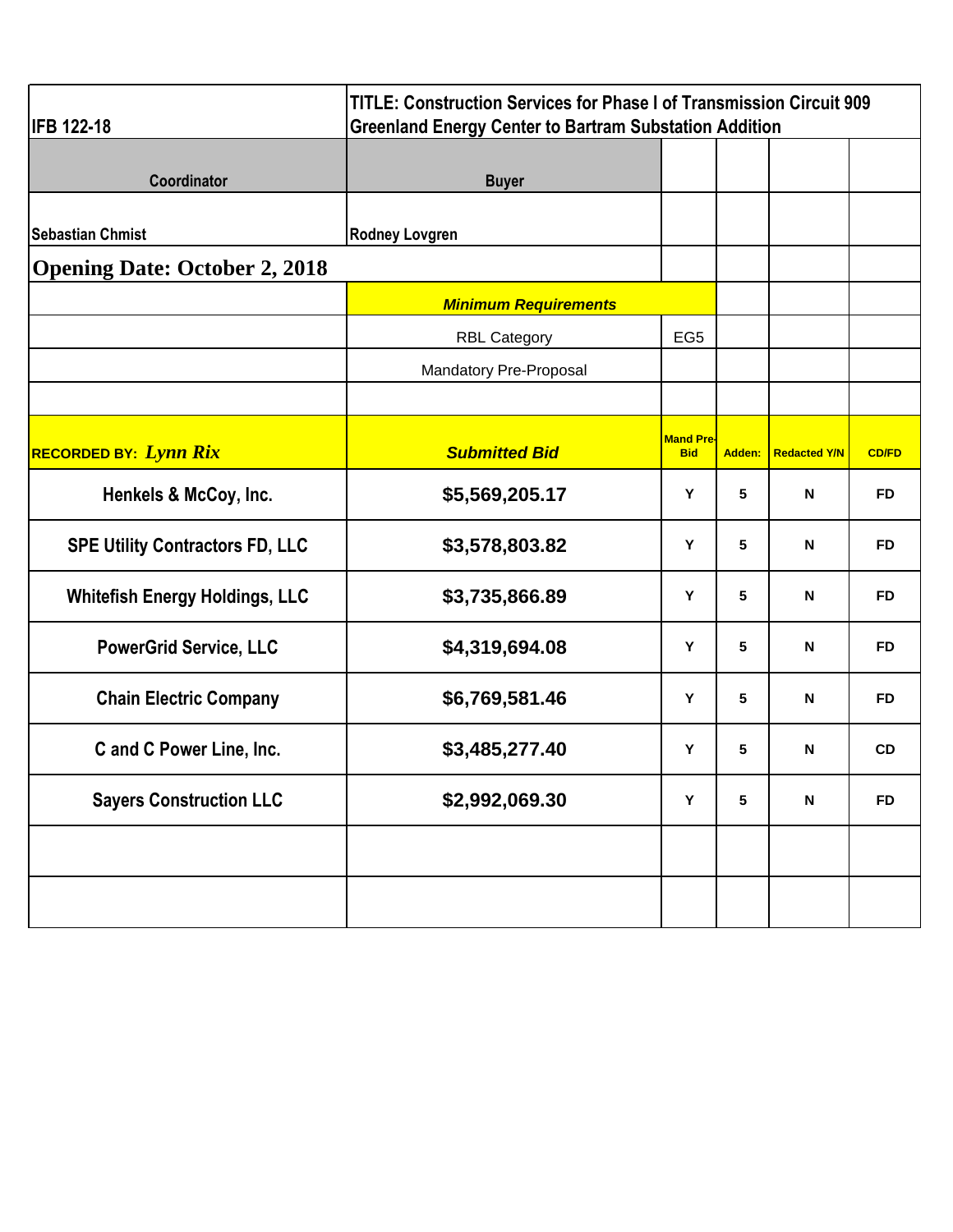|                                                           |                                                               | <b>TABULATION FORM</b>                  |                                        |                           |  |
|-----------------------------------------------------------|---------------------------------------------------------------|-----------------------------------------|----------------------------------------|---------------------------|--|
| Type and Number: ITN 130-18                               | TITLE: BACKFLOW PREVENTER INSPECTION, MAINTENANCE, AND REPAIR |                                         |                                        |                           |  |
| Opening Date: 10/02/18                                    | RBL/QPL Cat: N/A                                              | ADV: 09/06/18                           | JSEB: Optional                         | SAFETY: No                |  |
| Pre-Meeting Date: 09/17/18                                | <b>Pre-Meeting Mandatory or Optional:</b>                     | <b>Category Manager: Lisa Pleasants</b> |                                        |                           |  |
| Pre-Meeting Time: 10:00AM                                 | <b>Mandatory</b>                                              | <b>Buyer: Elaine Selders</b>            |                                        |                           |  |
| <b>ROOM 002</b><br>JACKSONVILLE, FL 32202                 |                                                               | Coordinator: Ben Byrd                   |                                        |                           |  |
| Teleconference: DIAL IN: 1.888.714.6484 PASSCODE: 8170504 |                                                               | NTP:                                    | <b>Award Date:</b>                     |                           |  |
| Adden 1: 09/25/18                                         | Adden 2: 09/27/18                                             | Adden 3:                                | Adden 4:                               | Adden 5:                  |  |
| Adden 6:                                                  | Adden 7:                                                      | Adden 8:                                | Adden 9:                               | Adden 10:                 |  |
| <b>COMPANY NAME</b>                                       | <b>SUBMITTED BID</b>                                          | <b>PRE-MEETING</b><br><b>ATTENDANCE</b> | <b>ADDENDUM</b><br><b>ACKNOWLEDGED</b> | <b>ELECTRONIC VERSION</b> |  |
| Dolphin Backflow, Inc.                                    | <b>Received</b>                                               | Υ                                       | $\overline{2}$                         | <b>FD</b>                 |  |
| <b>Bob's Backflow and Plumbing Services,</b><br>Inc       | <b>Received</b>                                               | Υ                                       | $\overline{2}$                         | <b>CD</b>                 |  |
|                                                           |                                                               |                                         |                                        |                           |  |
|                                                           |                                                               |                                         |                                        |                           |  |
|                                                           |                                                               |                                         |                                        |                           |  |
|                                                           |                                                               |                                         |                                        |                           |  |
|                                                           |                                                               |                                         |                                        |                           |  |
|                                                           |                                                               |                                         |                                        |                           |  |
|                                                           |                                                               |                                         |                                        |                           |  |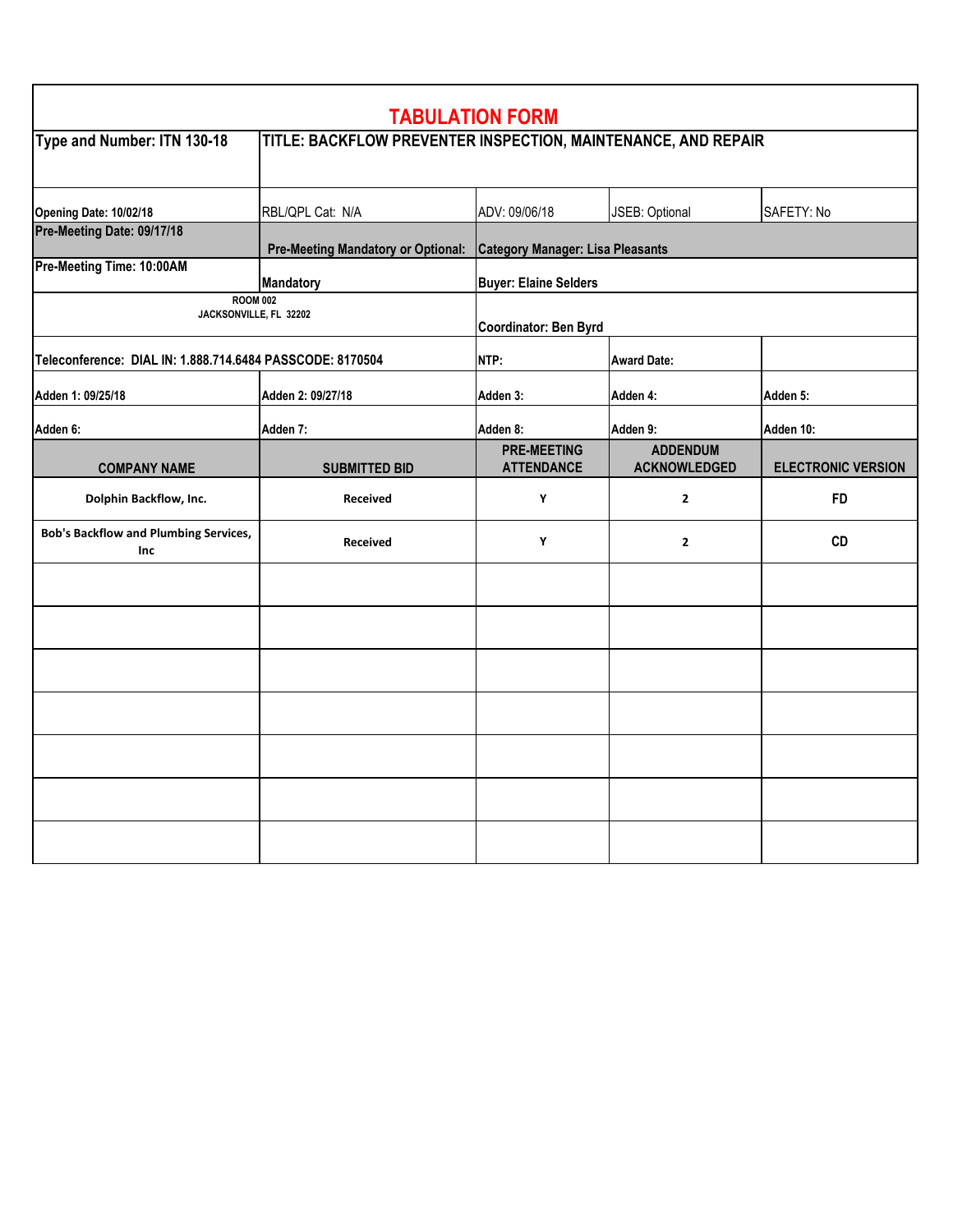| <b>SPEC NO. 137-18 IFB</b>            | TITLE: Brandy Branch Generating Station B52/B53 Exhaust Duct<br><b>Insulation and Liner System Replacement</b> |                                |        |                                      |
|---------------------------------------|----------------------------------------------------------------------------------------------------------------|--------------------------------|--------|--------------------------------------|
| Coordinator                           | <b>Buyer</b>                                                                                                   |                                |        |                                      |
| <b>Keith Gillean</b>                  | <b>Rodney Lovgren</b>                                                                                          |                                |        |                                      |
| <b>Opening Date: 10/2/18</b>          |                                                                                                                |                                |        |                                      |
|                                       | <b>Minimum Requirements</b>                                                                                    |                                |        |                                      |
|                                       | QPL Category                                                                                                   | N/A                            |        |                                      |
|                                       | Mandatory Pre-Proposal                                                                                         | Yes                            |        |                                      |
|                                       |                                                                                                                |                                |        |                                      |
| RECORDED BY: Lynn Rix                 | <b>Submitted Bid</b>                                                                                           | <b>Mand Pre-</b><br><b>Bid</b> | Adden: | <b>Redacted Y/N;</b><br><b>CD/FD</b> |
| <b>Cust-O-Fab LLC</b>                 | \$3,311,488.00                                                                                                 | Y                              | 3      | <b>FD</b>                            |
| W.W. Gay Mechanical Contractors, Inc. | \$2,382,077.00                                                                                                 | Y                              | 3      | <b>FD</b>                            |
| <b>SVI Dynamics</b>                   | \$2,156,750.00                                                                                                 | Y                              | 3      | <b>FD</b>                            |
| <b>B&amp;W Universal</b>              | \$1,022,025.31                                                                                                 | Y                              | 3      | <b>FD</b>                            |
| TEI Construction Services, Inc.       | \$1,083,981.00                                                                                                 | Y                              | 3      | <b>FD</b>                            |
|                                       |                                                                                                                |                                |        |                                      |
|                                       |                                                                                                                |                                |        |                                      |
|                                       |                                                                                                                |                                |        |                                      |
|                                       |                                                                                                                |                                |        |                                      |
|                                       |                                                                                                                |                                |        |                                      |
|                                       |                                                                                                                |                                |        |                                      |
|                                       |                                                                                                                |                                |        |                                      |
|                                       |                                                                                                                |                                |        |                                      |
|                                       |                                                                                                                |                                |        |                                      |
|                                       |                                                                                                                |                                |        |                                      |
|                                       |                                                                                                                |                                |        |                                      |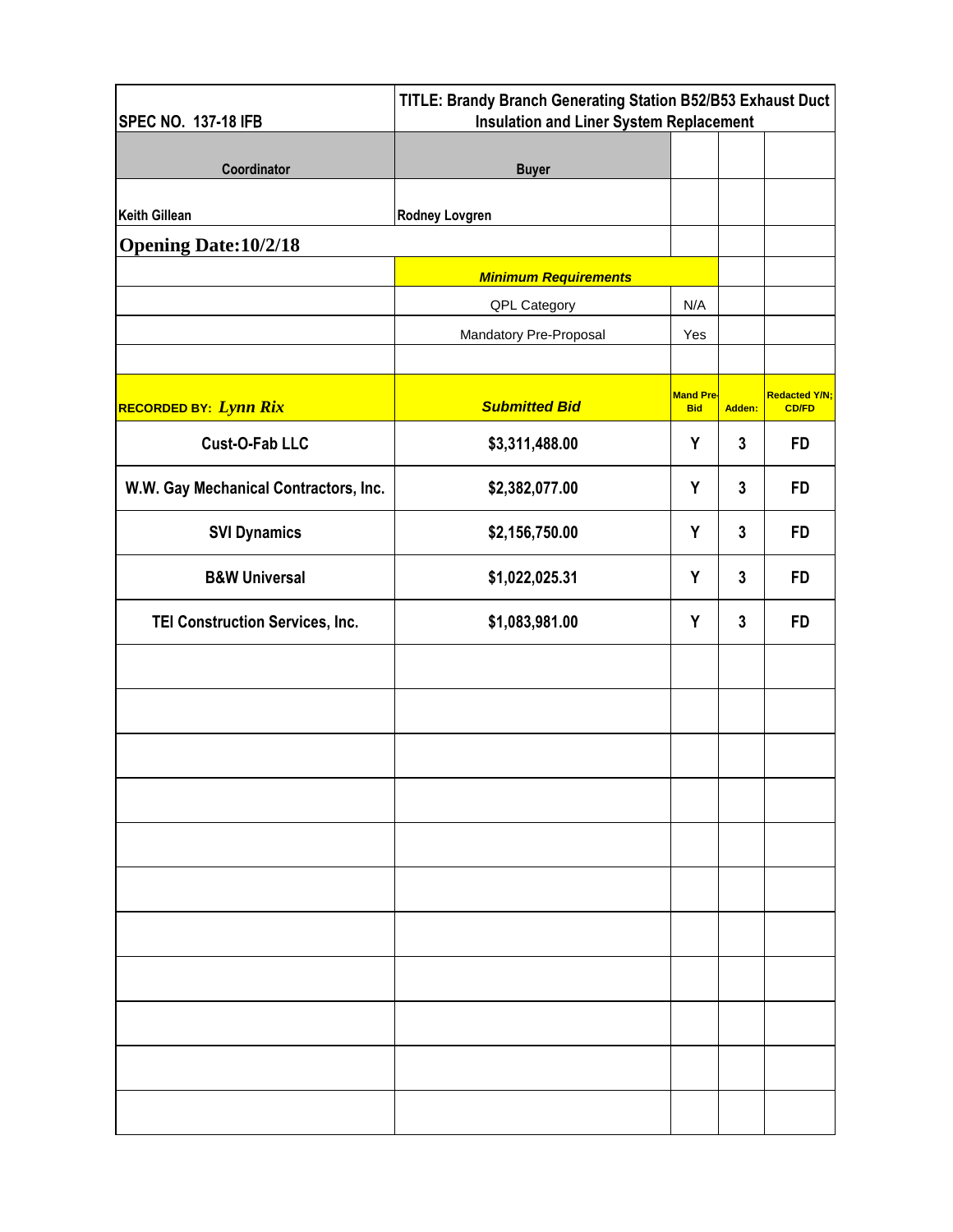| <b>TABULATION FORM</b>                                                                              |                                                                     |                                               |                                        |                           |  |
|-----------------------------------------------------------------------------------------------------|---------------------------------------------------------------------|-----------------------------------------------|----------------------------------------|---------------------------|--|
| Type and Number: ITN 149-18                                                                         | <b>TITLE: Customer Call Center Language Interpretation Services</b> |                                               |                                        |                           |  |
| Opening Date: 10/02/18                                                                              | RBL/QPL Cat: N/A                                                    | ADV: 09/11/18<br>JSEB: Optional<br>SAFETY: No |                                        |                           |  |
| Pre-Meeting Date: 09/14/18                                                                          | <b>Pre-Meeting Mandatory or Optional:</b>                           | Category Manager: Nathan Woyak                |                                        |                           |  |
| Pre-Meeting Time: 10:30AM                                                                           | <b>Optional</b>                                                     | <b>Buyer: Nick Dambrose</b>                   |                                        |                           |  |
| Location: JEA Customer Center, 1st Floor, Room 002, 21 W. Church Street.,<br>Jacksonville, FL 32202 |                                                                     | <b>Coordinator: Robert Growcock</b>           |                                        |                           |  |
| Teleconference: Dial In: 1-888-714-6484, Passcode: 817050                                           |                                                                     | NTP:                                          | <b>Award Date:</b>                     |                           |  |
| Adden 1: 09/18/18                                                                                   | Adden 2: 09/27/18                                                   | Adden 3:                                      | Adden 4:                               | Adden 5:                  |  |
| Adden 6:                                                                                            | Adden 7:                                                            | Adden 8:                                      | Adden 9:                               | Adden 10:                 |  |
| <b>COMPANY NAME</b>                                                                                 | <b>SUBMITTED BID</b>                                                | <b>PRE-MEETING</b><br><b>ATTENDANCE</b>       | <b>ADDENDUM</b><br><b>ACKNOWLEDGED</b> | <b>ELECTRONIC VERSION</b> |  |
| <b>Telelanguage Inc</b>                                                                             | <b>Received</b>                                                     | Optional                                      | $\mathbf{2}$                           | <b>FD</b>                 |  |
| Lionbridge Global Solutions II, Inc.                                                                | Received                                                            | Optional                                      | $\overline{2}$                         | <b>FD</b>                 |  |
| Interpreters Unlimited, Inc.                                                                        | <b>Received</b>                                                     | Optional                                      | $\mathbf{2}$                           | <b>FD</b>                 |  |
| Language Line Services, Inc.                                                                        | <b>Received</b>                                                     | Optional                                      | $\mathbf{2}$                           | <b>FD</b>                 |  |
|                                                                                                     |                                                                     |                                               |                                        |                           |  |
|                                                                                                     |                                                                     |                                               |                                        |                           |  |
|                                                                                                     |                                                                     |                                               |                                        |                           |  |
|                                                                                                     |                                                                     |                                               |                                        |                           |  |
|                                                                                                     |                                                                     |                                               |                                        |                           |  |